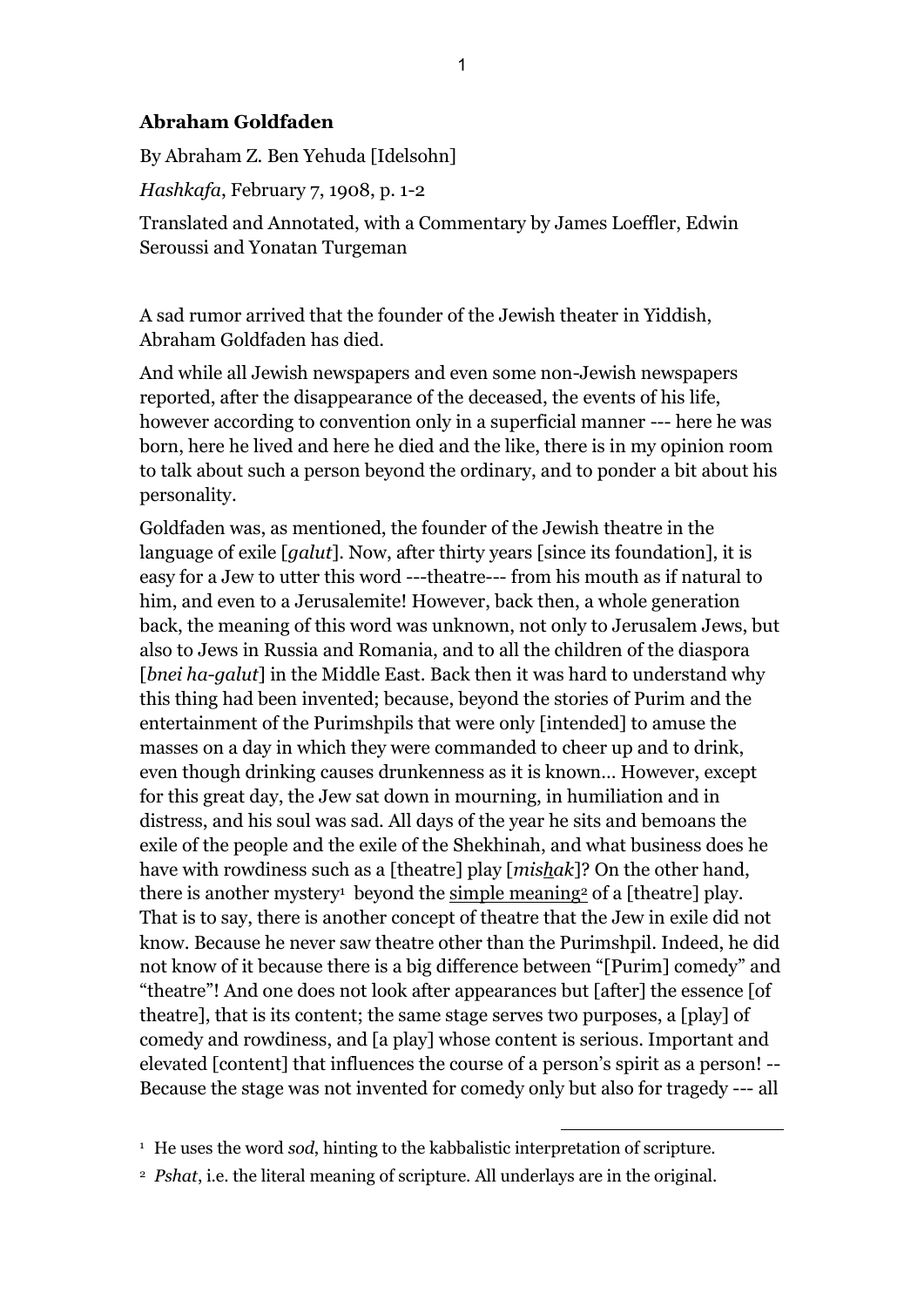this was unknown to the children of the diaspora. For this reason, they believed in what they saw and knew --[about] the superficial and the ludicrous in this thing [comedy], and for this reason they ordained that comedies that generate laxity are allowed only on the day of Purim.

All this was until Goldfaden.

And how did he come to create theatre? How did it occur to the son of the ghetto to create something that he knew only from rumors and had never himself seen? And how did he have the audacity to create a new thing, opposed to what was customary among the people?

This is a question that is hard to answer and what the author of the article in *Ost und West* who tried to find the real cause proposed, is, in my opinion, a failure. <sup>3</sup> Because whomever knows the nature of the [Jewish] people to ban all that is new and contrary to the accepted [norms], will recognize, that it was not the boredom of the businessmen and the money [available] then in Bucharest that led to the creation of "the play" where they could spend their [leisure] time, and also other issues -- but if Max Nordau was correct when he said that genius is called only the one who creates something new that never before existed,<sup>4</sup> and the creator makes the effort to publicize his creation to the world in spite of the obstacles, and that for this enterprise one can later on find the talents<sup>5</sup> who develop and expand this idea among the people until [the people] finally accepts it, and eventually it becomes accepted to the point that if someone [dares to] touch it immediately he is rebuked with bans and war -- if this sentence is correct, then we can claim that Goldfaden had all that! See for yourself: a son of the ghetto in his soul, daringly ventures to shatter the fences and introduces something new! -- At the beginning they laughed at him and called him the "play of Purim." However, after a few days, when Goldfaden grew, they withdrew, and then they took the well-known step that each honorable person regretfully knows: they banned him and asked him to stop --- otherwise they would turn him in to the authorities…

This was indeed a "great defeat." Because of this [episode] Goldfaden fell and did not recover. With the closing of his theatre in Odessa the source of his spirit was closed. His blessed spirit departed from him -- and he died. -- By saying died, I do not mean his recent death in New York, "that hundreds and thousands of Jews" went to paid him last honors, the real grace -- No! This

1 <sup>3</sup> Idelsohn is most probably referring to the programmatic article by Fabius Schach, 'Der Juedische Theater, sein Wesen und sein Geschichte,' *Ost und West* 1, no. 5 (May 1901), cols. 347-358.

<sup>4</sup> Idelsohn is obviously hinting to Nordau's famous essay *Degeneration* that deals with the psychopathology of the genius. It was originally published as Max Nordau, *Entartung.* Berlin: C. Duncker, 1892.

<sup>5</sup> Idelsohn uses this new Hebrew word *kishronot* for talent and adds "talent" in Hebrew characters in parenthesis.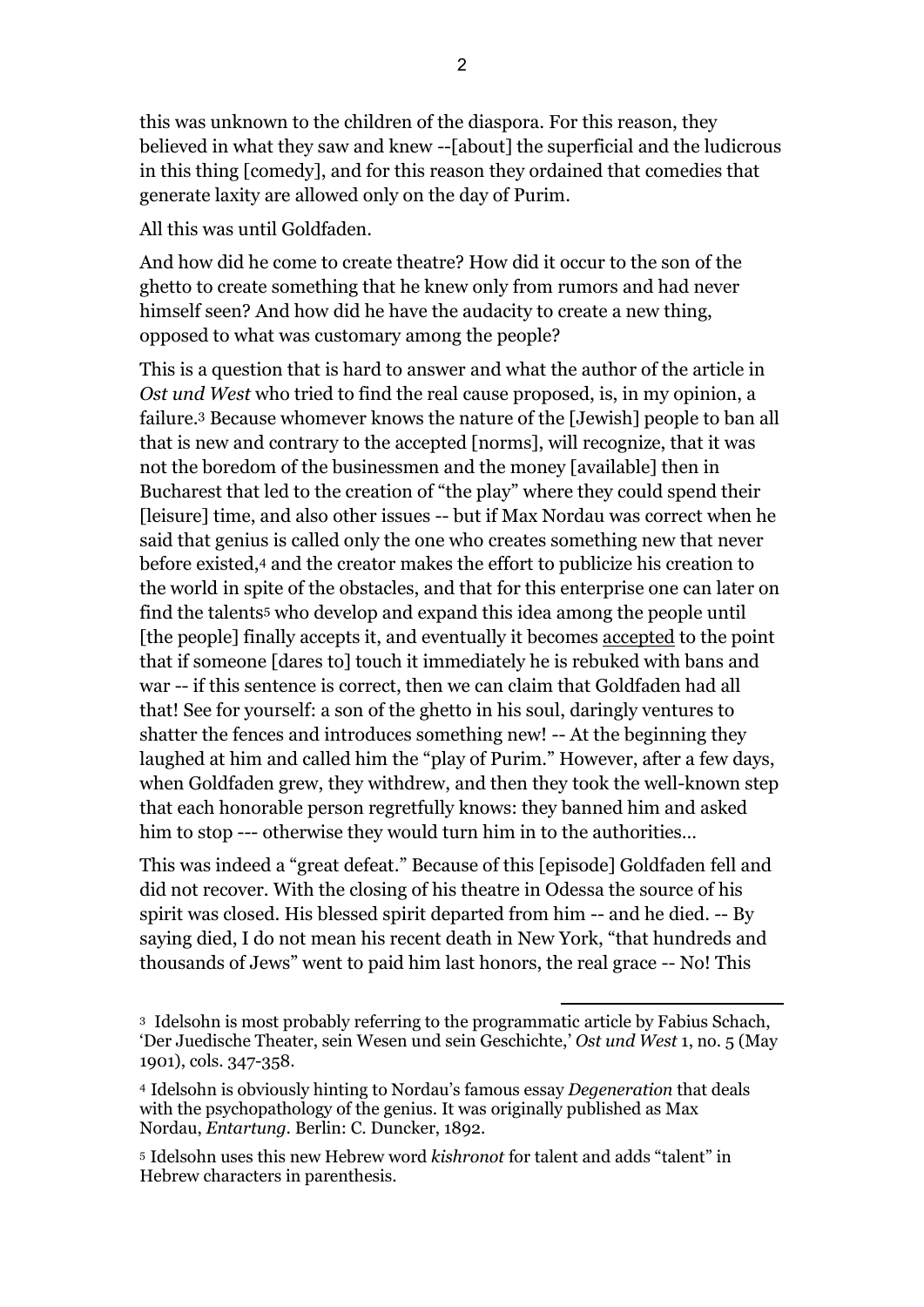real grace came too late because Goldfaden died a spiritual death already twenty years ago, on the day his theatre was closed.<sup>6</sup>

And you my dear readers, do not be surprised by that, [because] among us the Jews everything is possible. You can kill someone spiritually and leave his body [alive] like an artificial machine. And how many poets, wise visionaries and authors, appeared in our midst, who could have been a blessing to their people, but for whatever reason they died. Something killed their spirit forever -- while they, that is their bodies, remain alive and well, continuing to function.

And who knows [how] to tell the story of those bodies who are walking among us and we refer to them as if they lived in the previous generation; so and so wrote and sang and imagined already at the time when our fathers did not reach yet maturity; and now -- the so-and-so poet became a shopkeeper and the so-and-so author became a pimp, and the so-and-so scholar – became simply a schnorrer! And so on and so forth...

This is a sad spectacle among our people. Especially in the last generations, when almost no intellectual reached maturity, he failed to fulfill his spirit, he did not complete the mission he started, and [even] if he produced [something] ---- he did not [really] create it but he is arguably an animal, a dwarf!

And this is the judgement about the founder of the Jewish theatre, a creation of his spirit. How? Is he not a dwarf who raises a bitter laugh, degenerates, and flees [the stage]? And he is the one who gave birth to his people? They say: as fathers as sons, healthy fathers -- healthy sons, and this father who originates in the despicable and dreadful ghetto -- i.e. the Romanian ghetto, did not have childhood or education; did not read and did not study [Torah], did not experience anything of a natural healthy life.

Genius he was, but his spirit did not find a place to develop, as in the case of his compatriot, for example, "Mayer-beer." And who knows, if Goldfaden had enjoyed the living conditions of his compatriot "Mayer-beer," had he had rich parents who lived in Berlin, outside the ghetto, and enjoyed life as a person deserves, would he not become for us what "Mayer-beer" was? But returning to the question, would we then have had a Goldfaden? Wouldn't he have followed the path of all those who betray their people?

<sup>6</sup> Idelsohn is referring to the ban on Yiddish theatre in the Russian Empire issued by Tsar Alexander III on August 17, 1883, that caused the collapse of Goldfaden's career as impresario. On the ban see, John D. Klier, "'Exit, Pursued by a Bear': Russian Administrators and the Ban on Yiddish Theatre in Imperial Russia," *Yiddish Theatre: New Approaches*, ed. Joel Berkowitz. Oxford: The Littman Library of Jewish Civilization, 2003, 159–174.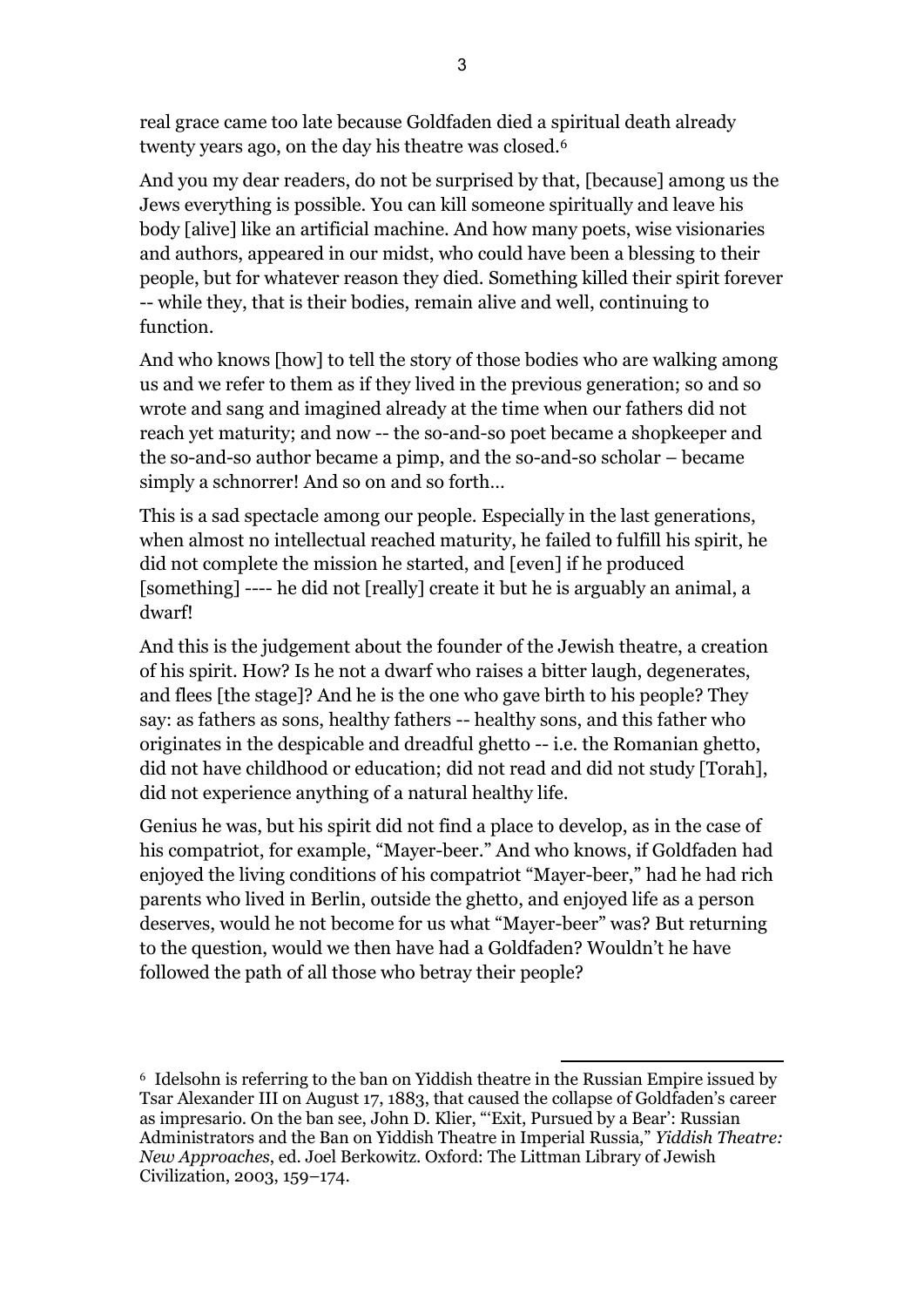In any case then, his works would have endured and be fully alive like those of a "Richard Wagner" or a "Verdi."

Goldfaden had, in particular, the same talents as "Wagner" had; like him, he was also a poet who wrote his theatre plays and also designed melodies for them. And he presented it on the stage by himself. And he raised disciples in his spirit and style. However -- what a great difference -- as a person and his shadow.

And this is our national calamity. Because our lives are only a shadow of life, and for this reason our spirit is not healthy and strong. And those with our spirit are only shadows.

And the fate of Goldfaden was the same as that of all our "geniuses." And he undoubtedly was a genius. This person is busy with 'Hotzmakh,' 'Makhshefe,' 'Bakho yavke,' the absurdities and the slime of the ghetto, and suddenly he envisions plays such as 'Shulamis,' 'Bar Kochbe,' and 'Yemos ha-meshiech,' as [Hebrew novelist] Abraham Mapu [1808-1867] at his time; this Mapu grew on the slime of the Jews' street in Slobodke, and was busy with Kabbalah and demons, and suddenly --- 'Ahavat tziyon,' 'Ashmat Shomron,' true carnal love, Zion and Jerusalem of the lower world, and hills and valleys and the fragrance of the fields and the vineyards, and the songs of the real shepherd who longs for his beloved [not for the Shekhinah as it were…].

How did he reach there? -- How could the children of the ghetto, who never experienced nature, who never saw a person standing up proudly, whose veins are stiff and looks with penetrating eyes -- imagine heroes? That is to say, Jewish persons with real arms, with hands, and not only with voices, and most importantly, how did they come to the Land of Israel? -- Those who did not see the Bible in its real form and in its entirety. Beyond the passages and the fragmented verses that are quoted in the Talmud. And here they come, those who were called crazy and sinners, they remove the yokes of the past, that were sanctified for the angels of heaven, shake off from themselves their conventional shells and make them simple human beings, people like us?

And who is going to count the pearls taken from the people's treasure, only those who witnessed the pleasant effect that Goldfaden had on the masses knows the extent to which his soul was taken from the soul of the people. The melodies of his aforementioned plays are an echo of the voice of the people's heart. And in spite of this innovation that our fathers could not imagine, the people connected themselves to Goldfaden with love and affection. He was a genius, invented something new that did not exist before, however -- a Jew, a song of the same nation, whose life is not life, whose cheeks lack the pleasure of life, there is no splendor to life, no radiance in life. Life that lacks the most essential component -- nature!

A nation whose leaders are not landlords but are detached [from the land]. And I remember that once I met a well-known Jewish writer, Mr. Reuven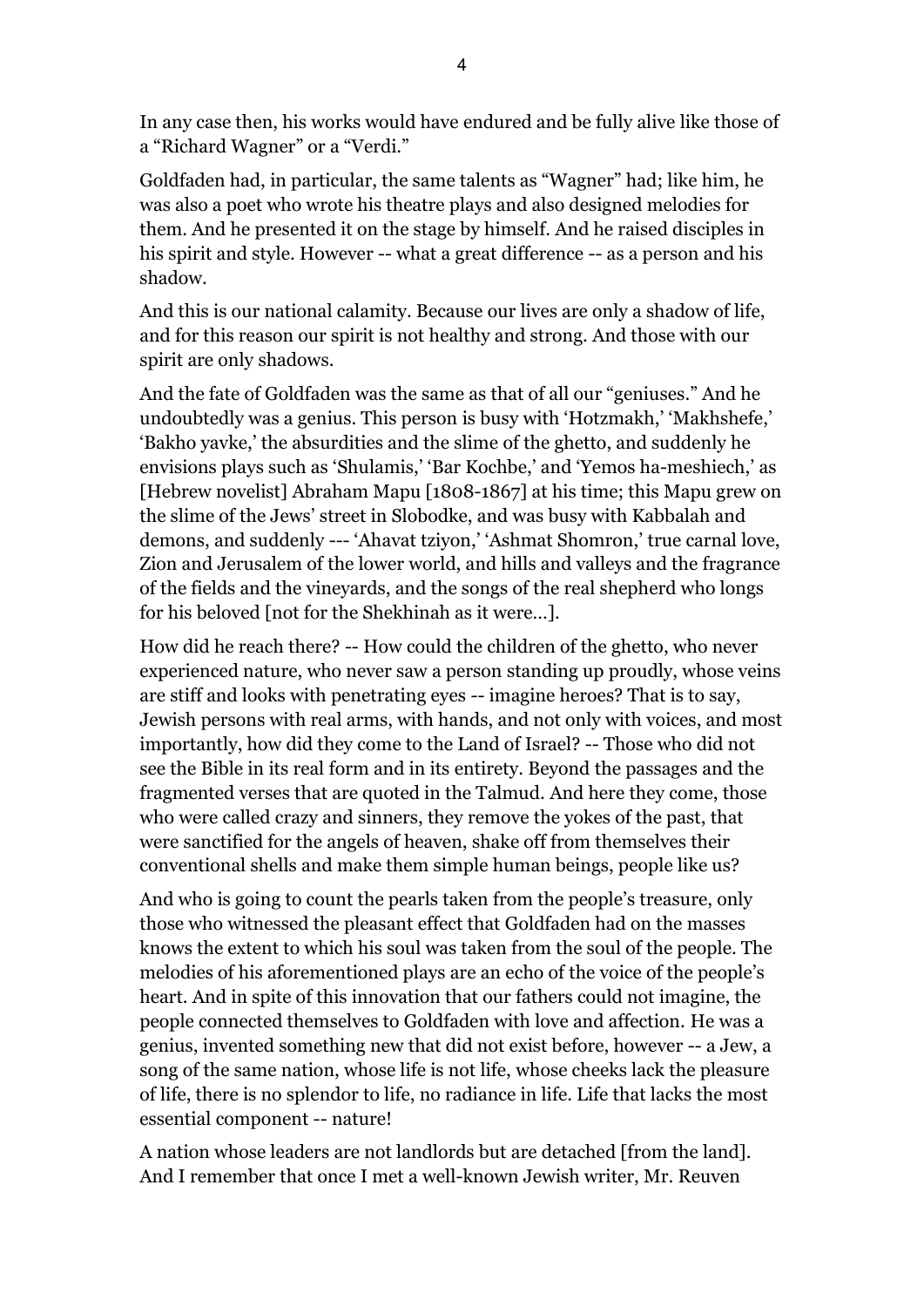Brainin,<sup>7</sup> who returned from the Congress in Basel to tell the praises of the people and its leaders, its geniuses, and while speaking he tossed from his mouth the name: Goldfaden,<sup>8</sup> and [said: "at first] I was taken aback thinking that perhaps he [Goldfaden] woke up and his spirit was awakened by the new national regeneration --- woke up and created a new play, a new "Yemos hamashiach",<sup>9</sup> and staged it in front of the public --- the representatives of the Jewish people. [A play that shows] how are they going to live then after their hopes are fulfilled and that [the new play] will surely energize the spirit of the leaders and the delegates and they will renew themselves and strengthen their hopes and determination":

"However, no! -- I met the foolish Goldfaden" --- so told me the wise man [Brainin] --- "I spoke with him for an hour and impressed me as a total ignoramus and dolt, who had not read a book in his whole life."

"And what was he doing in the Congress," I asked him.

"What was he doing? What the losers of this kind do --- and there are many like him in the Congress --- shnorern! [beggar] --- shnorern! shnorern!!-- these are your geniuses, Israel!"

And perhaps Zangwill was right when he said, "King of the Shnorers."<sup>10</sup> Because… alas, enough speaking!

1

[\(https://archives.cjh.org/repositories/7/resources/3593\)](https://archives.cjh.org/repositories/7/resources/3593) According to scholar Alyssa Quint, Goldfaden represented a breakaway Zionist group named Bekhorei Tziyon and used the opportunity of the London conference to raise money for himself and get access to the British Jewish high society. This evidence supports Idelsohn's report of his meeting with Brainin. Alyssa Quint, *The Rise of the Modern Yiddish Theater: Avrom Goldfaden and the Jewish Stage*. Bloomington: Indiana University Press, 2019, p. 190 and n. 51.

<sup>9</sup> Referring to Goldfaden's operetta *Meshiekh's tsaytn* (Messiah's Time) from 1893.

<sup>10</sup> *The King of Schnorrers - Grotesques and Fantasies* (1893) is a novel by the British Jewish author Israel Zangwill.

<sup>7</sup> Reuben ben Mordecai Brainin (March 16, 1862 – November 30, 1939) was a Russian Jewish publicist, biographer and literary critic.

<sup>8</sup> Idelsohn's memory failed him, for Goldfaden attended the 1900 World Zionist Congress in London, not the first one in Basel. According to the YIVO Archive biographical note, at the Congress Goldfaden "was warmly welcomed. In the same year, the Yiddish world celebrated his 60th birthday. This included many warmlywritten newspaper articles by the likes of Nahum Sokolow, Reuben Asher Braudes, Reuben Brainin, and others, as well as a great celebration in London, where a fund was established to support him and his wife for a year."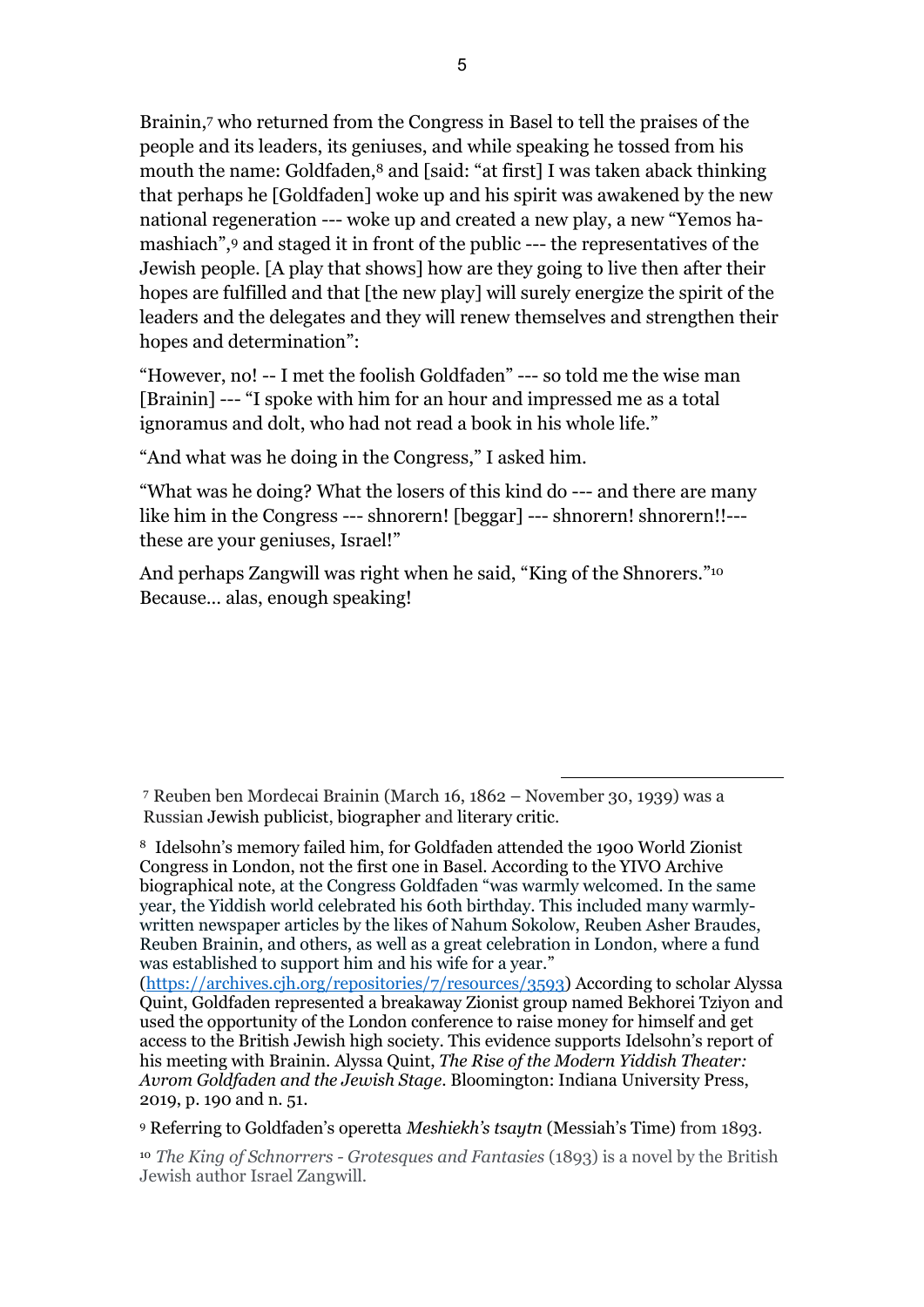## **Commentary**

Idelsohn's essay, partly an obituary of Abraham Goldfaden, partly an aggressive Zionist manifesto, is among his earliest publications in Jerusalem's newspapers. *Hashkafa*, a weekly established by Eliezer Ben Yehuda in 1896, was one of the first Hebrew newspapers published in Ottoman Palestine. Idelsohn's article appeared in one of the last issues of this periodical publication before it became the daily *Ha-Zvi*.

Goldfaden's death provides Idelsohn a springboard to express his current state of mind. An ecstatic feeling of physical regeneration upon his immigration to the Land of Israel seems to animate his writing. Written in a convoluted modern Hebrew prose, Idelsohn uses new Hebrew words coined by his mentor and neighbor in Jerusalem, Eliezer Ben Yehuda. He shows an impressive familiarity with the modern Jewish bookshelf, mentioning in this short publicist essay the names of Max Nordau, Israel Zangwill, Reuven Brainin and Abraham Mapu, as well as with the relatively short history of the Yiddish theatre.

Contempt and admiration for Goldfaden dwell together in this article. Goldfaden is a genius, a path-breaking pioneer, but also a pathetic "son of the ghetto." And "ghetto" is the leitmotif of this text, appearing no less than seven times in different contexts. The ghetto is a synonym of obscurantism, a walled refuge of the debased Jew, a locked chamber suffocating any access to the fresh air of civilization. Those Jews who were fortunate to have the opportunity to break away from the ghetto, such as the composer German composer of Jewish origin Giacomo Meyerbeer (whose name Idelsohn hyphenates to stress the composer's Jewishness), betrayed their people. No sin is more shameful for Idelsohn (at this stage of his life) than the sin of assimilation.

The worship of nature, physical strength and the ownership of land are basic tenets of Jewish national renewal in Idelsohn's eyes. These are images typical of the writing of Second 'aliyah intellectuals, yet they will not persist in Idelsohn's writings for long. In fact, Idelsohn's relation to the settlers in the Galilee and Judea never seemed to have developed closely, as he remained devoted to the ideals of Hebrew cultural revival current among the bourgeois urban circles of Jerusalemite intellectuals.

In his summary, Idelsohn presents Goldfaden as a tragic figure, the victim of the geopolitical circumstances as well as of the conundrum of modern Jewish identity. The internal politics of the Russian Empire towards its Jewish population shuttered down cruelly Goldfaden's vision of a modern Yiddish theatre. Goldfaden's oeuvre itself reflects his inconsistency, oscillating between "light" (ideals of territorial Jewish nationalism staged theatrically) and "darkness" (dull entertaining for the ignorant masses of the diaspora). A hero of Jewish modernity who heroically broke the barriers of the ghetto,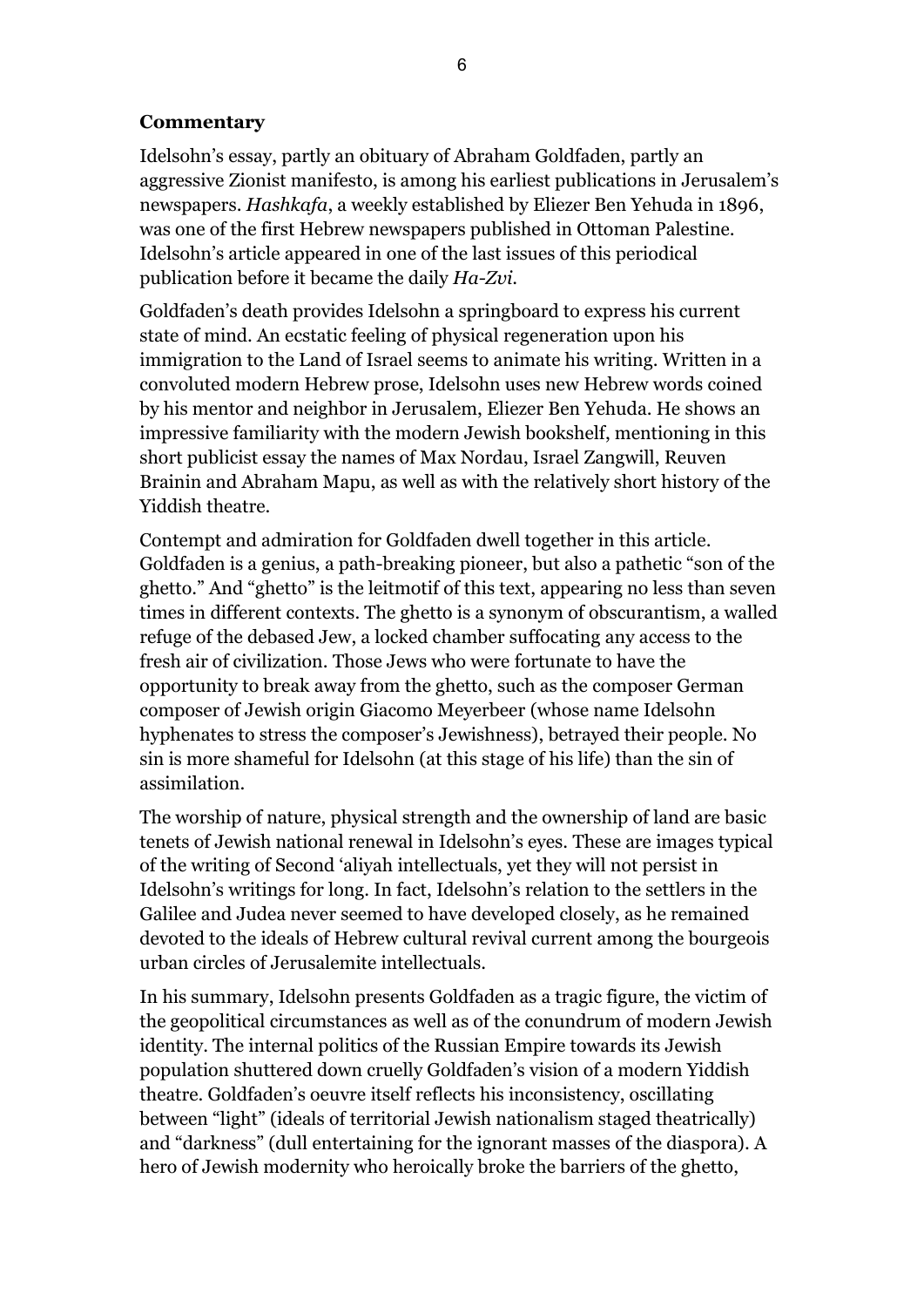Goldfaden was condemned to wander from door to door asking for recognition and financial assistance. And recognition came too late for him, only in his multitudinous funeral.

Throughout his article, Idelsohn describes Goldfaden as 'the founder of the Jewish theater [*hizzayon*] in Yiddish,' thus siding with the (relatively) new interpretation of the term hizzayon = theater. However, the signification of the word is not stable. Towards the end of the article Idelsohn uses 'hizzayon' in the meaning of a 'play': '[Goldfaden] woke up and created a new play [hizzayon].' This meaning of 'hizzayon,' which is no less theatrical, is highly documented and predates Ben Yehuda. <sup>11</sup> Idelsohn adds that Goldfaden, like Wagner, 'was also the poet who wrote his theatre plays [hezzyonot] and also designed melodies for them. And he presented it on the stage by himself.' In the same way, Idelsohn will later describe his own *Gesamtkunstwerk*, 'Yiftah', as 'hizzayon negini' (musical play).

Modern Hebrew writers embraced the biblical understanding of the poet as a prophet-seer and incorporated it into their non-religious Zionist agenda through the figure of 'ha-tzofe le'beit Yisrael.' Idelsohn, on the other hand, based his ideal of a modern Hebrew 'prophet-seer' not on the poet but on the cantor, 'hazzan.' In an article announcing the opening of the new 'Institute for the Song of Yisrael' (Makhon Shirat Yisrael) Idelsohn describes the main objective of this institute: to pave a way for the 'Song of Israel' to become a durable living practice. On the practical side, Idelsohn's vision requires the creation of a special elite group of Hebrew singers. Each singer will be sent to his own country of origin outside Israel/Palestine and, building on his mastery of his specific heritage, will deliver a powerful performance of the "real" song of Israel that hopefully will awake the spirit of his exiled brothers and direct it towards Jerusalem.

Here we find the equation hazzan (cantor) = hozze (Prophet): '... the heart of the Jews will forget the usual concept of 'cantor' (hazzan) … and the cantor will acquire a new concept, the concept of a 'prophet' (hozze).<sup>'12</sup> The theatrical realization of the cantor-prophet figure follows suit. The final task of Idelsohn's institute is to stage 'hezzyonot' [theatrical plays, plural of 'hizzayon'] of Israel's history, with musical accompaniment (i.e., 'hizzayon negini'), 'that will show the people their "great past," the character of their heroes and geniuses, how the nation's fathers lived and act on this land, and these "hezzyonot" will capture the spirit of the people…'.

<sup>11</sup> See the use of the term "batei hizzayon ha-tugah" (*troyerspiel*) in Yacov Taprover, 'Musar haskel,' *Hamelitz*, 20.6.1871, p. 174.

<sup>12</sup> 'Makhon Shirat Yisrael bi-Yerushala'im,' *ha-Herut*, 25.5.1910, p. 4.